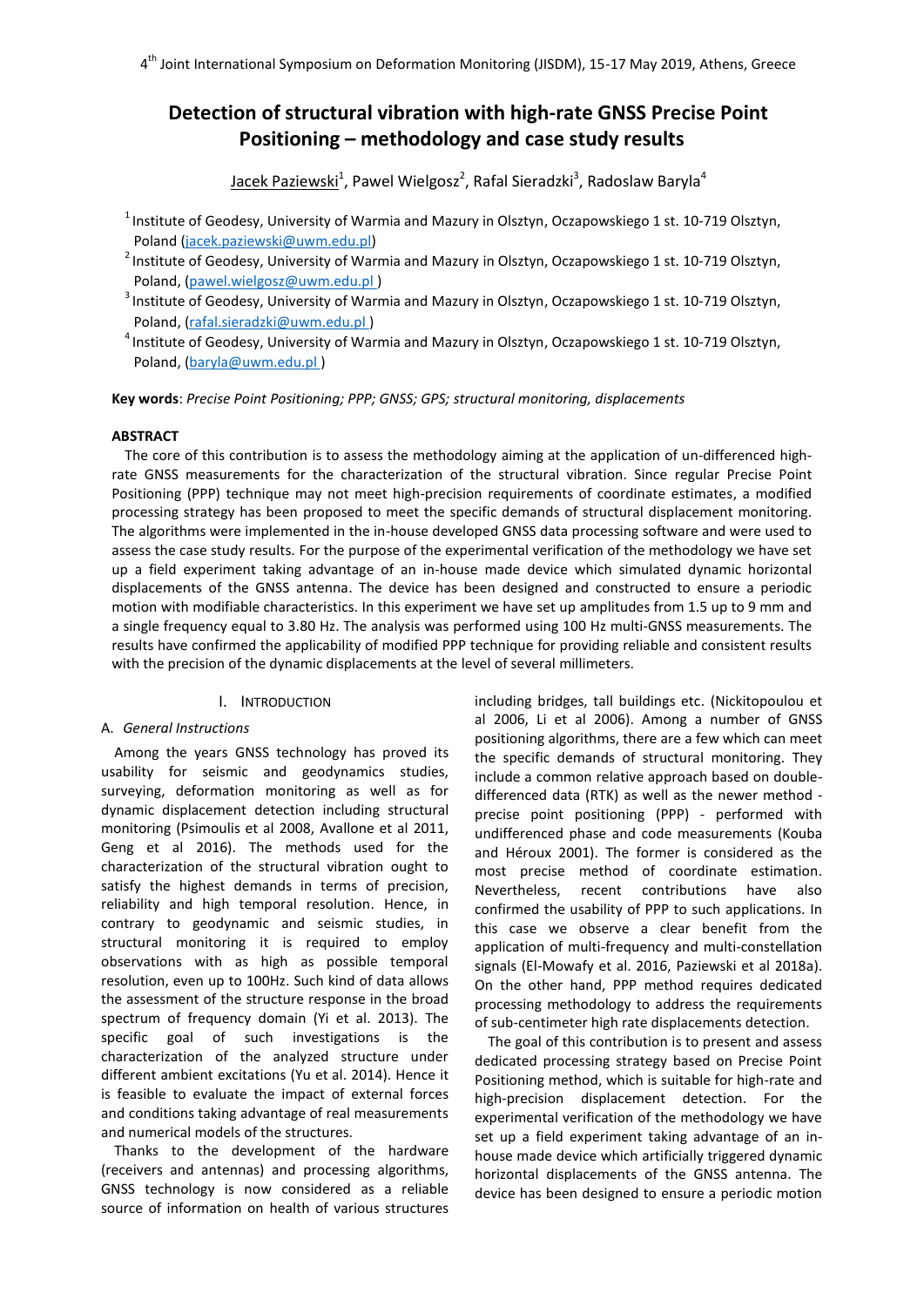of antenna with selected amplitude and frequency. In the field experiment we have set up amplitudes from 1.5 up to 9 mm and 3.80 Hz frequency of motion. The tests were conducted using GPS+Galileo+BDS data with 100 Hz sampling rate. At this point it should be noted that the high-rate PPP positioning is not supported by any commercial software. Hence, all computations were performed with in-house developed software with implemented high-rate PPP data processing.

This contribution is organized as follows. In the next section we briefly present the methodology of highrate PPP. The following sections describe the experiment design and discuss the results. The last section is devoted to conclusions and perspectives.

#### II. METHODOLOGY

#### A. *Multi-GNSS PPP observational model*

The starting point of our strategy is well-known geometry-based observational model based on ionosphere-free linear combination (IF-LC) of phase and pseudorange observations. The undifferenced phase and code observations collected with selected frequency (*n*) may be denoted as below:

$$
\lambda_n \varphi_{l,n}^i = \rho_l^i + c(t_l - t^i) + \lambda_n (b_{l,n} - b_n^i) +
$$
  
\n
$$
\alpha_l^i ZTD_l - I_{l,n}^i + \lambda_n M_{l,n}^i + \epsilon_{l,\varphi,n}^i \tag{1}
$$
  
\n
$$
P_{l,n}^i = \rho_l^i + c(t_l - t^i) + (d_{l,n} - d_n^i) + \alpha_l^i ZTD_k +
$$
  
\n
$$
I_{l,n}^i + \epsilon_{l,\varphi,n}^i \tag{2}
$$

where:

 $\lambda$  is the wavelength on selected frequency signal,

 $\varphi$  is the phase observable in cycles,

 $P$  is the pseudorange in meters,

*l* and *i* represent station and satellite respectively,

 $\rho$  is the geometric range between satellite and station,

 $t_l$  and  $t^i$  are the receiver and satellite clock corrections in seconds, respectively,

 $c$  is the speed of light in meters per second,

 $b_l$  and  $b^i$ denote the frequency-dependent receiver and satellite phase delays in cycles, which includes initial and hardware phase biases,

 $d_l$  and  $d^l$  are the frequency-dependent receiver and satellite code biases in meters,

*α* refers to the troposphere mapping function coefficient,

*ZTD* denotes the zenith tropospheric delay

 $I_{l}^{i}$  denotes slant ionospheric delay,

 $M$  is the noninteger phase ambiguity which combines integer ambiguity term and initial phase at the receiver and satellite terms,

 $\epsilon$  denotes the observational noise.

Taking advantage of dual-frequency observations we can form ionosphere-free linear combination (Kouba and Héroux 2001) of phase and pseudorange signals and eliminate first order of ionospheric delay as follows:

$$
\Phi_{l,IF}^{i} = (f_1^2 \Phi_{l,1}^{i} - f_2^2 \Phi_{l,2}^{i}) / (f_1^2 - f_2^2)
$$
\n(3)

$$
P_{l,IF}^i = (f_1^2 P_{l,1}^i - f_2^2 P_{l,2}^i) / (f_1^2 - f_2^2)
$$
 (4)

where:

Φ is the phase observable in the units of meters corresponding to particular frequency or its combination,

 $f_1$ ,  $f_1$  denote two selected frequencies for each constellation (e.g. L1 & L2, E1 & E5a, B1 & B2 in the case of GPS, Galileo and BDS constellations).

Considering multi-constellation observables we are obliged to account for time scale inter system bias. This can be done by choosing one of the GNSS system time scales as the pivot and parametrisation of the inter-constellation time difference. The other possibility is to parametrize receiver clock correction combined with receiver hardware delays individually for each GNSS system. Hence the applied multiconstellation PPP observational model is given as follows (5-10). The equations are derived for multiconstellation (g-GPS, e-Galileo, b-BDS) signals.

$$
\Phi_{l,IF}^i = \rho_l^i + c\bar{t}_l^g + \alpha_l^i ZTD_l + B_{l,IF}^i + \epsilon_{l,\varphi,IF}^i \tag{5}
$$

$$
P_{l,IF}^i = \rho_l^i + c\bar{t}_l^g + \alpha_l^i ZTD_l + \epsilon_{l,P,IF}^i \tag{6}
$$

$$
\Phi_{l,IF}^j = \rho_l^j + c\bar{t}_l^e + \alpha_l^j ZTD_l + B_{l,IF}^j + \epsilon_{l,\varphi,IF}^j \tag{7}
$$
\n
$$
P_l^j = \rho_l^j + c\bar{t}_l^e + \alpha_l^j ZTD_l + \epsilon_l^j \tag{8}
$$

$$
P_{l,IF}^j = \rho_l^j + c\bar{t}_l^e + \alpha_l^j ZTD_l + \epsilon_{l,P,IF}^j \tag{8}
$$

$$
\Phi_{l,IF}^k = \rho_l^k + c\bar{t}_l^b + \alpha_l^k ZTD_k + B_{l,IF}^k + \epsilon_{l,\varphi,IF}^k \qquad (9)
$$

$$
P_{l,IF}^k = \rho_l^k + c\bar{t}_l^b + \alpha_l^k ZTD_k + \epsilon_{l,P,IF}^k \tag{10}
$$

where:

*i*, *j, k* denote selected satellites of GPS, Galileo and BDS constellations, respectively;

 $\left\{\,\bar{t}_{l}^{g},\,\bar{t}_{k}^{e},\,\bar{t}_{k}^{b}\right\}$  are receiver clock corrections combined with the receiver hardware delays corresponding to selected GNSS constellations,

 $\{B_{l,IF}^{i}, B_{l,IF}^{j}, B_{l,IF}^{k}\}$ denote ionosphere-free combined non-integer parameters including carrier-phase ambiguity terms coupled with the satellite and the receiver phase biases.

Since the approximate position of the antenna is known, this can be constrained with appropriate a priori weight in the processing providing faster convergence. The details of the employed PPP processing strategy including correction models are given in Table 1.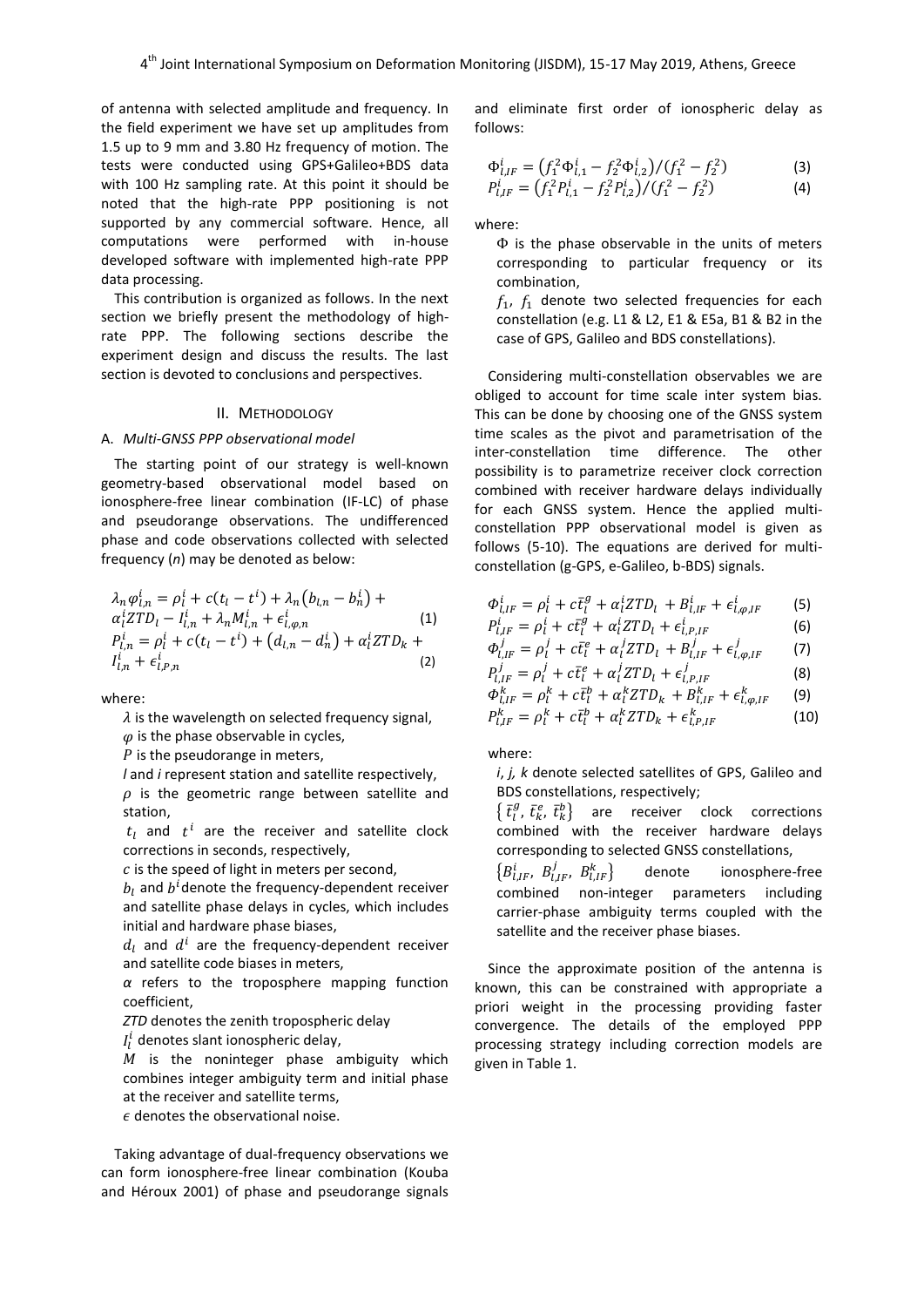| <b>Signals</b>                                                             | phase and code GPS L1&L2 BDS<br>B1&B2 and Galileo E1&E5a                                                                              |  |  |  |
|----------------------------------------------------------------------------|---------------------------------------------------------------------------------------------------------------------------------------|--|--|--|
| Observations                                                               | Undifferenced ionosphere-free<br>linear combination (IF-LC)                                                                           |  |  |  |
| Weighting scheme                                                           | Elevation-dependent weighting                                                                                                         |  |  |  |
| Elevation cutoff angle                                                     | $10^{\circ}$                                                                                                                          |  |  |  |
| Sampling rate                                                              | 0.01 s (100 Hz)                                                                                                                       |  |  |  |
| Troposphere delay<br>modelling                                             | Estimation of the residual ZTD, a<br>priori Modified Hopfield model +<br><b>Global Mapping Function</b>                               |  |  |  |
| Ionosphere delay<br>modelling                                              | First order of ionospheric delay<br>eliminated taking advantage of<br>IF-LC                                                           |  |  |  |
| Type of the solution                                                       | Float kinematic                                                                                                                       |  |  |  |
| Stochastic modelling:<br>A priori standard<br>deviation of<br>observations | $0.6$ m/ $0.006$ m for code/phase<br>of GPS and Galileo signals,<br>respectively; BDS signals<br>downweighted by the value of<br>20%. |  |  |  |
| Satellite orbits and<br>clocks                                             | Precise CODE (interval: orbits 5<br>min; clocks 30 s)                                                                                 |  |  |  |
| <b>Estimation method</b>                                                   | Least squares with a priori<br>parameter constraints                                                                                  |  |  |  |
|                                                                            |                                                                                                                                       |  |  |  |

|  |  | Table 1. PPP processing strategy. |  |
|--|--|-----------------------------------|--|
|  |  |                                   |  |

# B. *PPP coordinate time series filtration for the extraction of the dynamic displacement*

It is well known that the high accuracy of PPP solution (up 1 cm) can be reached after long (e.g. 24h) static solution (Choy et. al 2017). However, in structural monitoring and displacement detection studies the observational session are commonly much shorter. Moreover, the PPP-derived coordinate time series are the subject of many un-modelled effects or residual biases which may affect the estimated position and cause low frequency coordinate variations. As a result we cannot expect to provide the mm-level position with regular PPP even employing multi-constellation and multi-frequency observations. In order to handle these adverse effects in the coordinate time series and reach the highest possible accuracy of displacements, we propose to employ a filtration of coordinate estimates time series. It allows the extraction of high-frequency pattern corresponding to the dynamic displacement of the GNSS antenna. For this purpose we used high-pass Butterworth filter.

## III. EXPERIMENT DESIGN AND RESULTS

#### A. *Experiment design*

In the experiment we used a prototype shake table, which is responsible for simulating displacements of the GNSS antenna with high level of stability in terms of frequency and amplitude (Fig.1). This device is capable to set the periodical motion steered by control system in single horizontal direction. The advancement of the proposed solution is the ability to set in motion of two GNSS antennas

oscillating with the same amplitude and frequency. It should be highlighted that generally commercial systems allow for single antenna application. With the developed device we are able to simulate the antennas' periodical motion with the frequency up to 25 Hz and dedicated amplitude in a range 1-85 mm ±0.5 mm. Moreover the developed shake table is fully portable, which makes the opportunity to perform field experiment at any place using selected test area and GNSS reference stations.



Figure 1. In-house developed portable shake table system during data collection.

In the experiment we have used GNSS observational data collected by Topcon Net-G5 multi-GNSS receiver with the interval of 100 Hz. Additionally, 4 km distant Trimble NETR9 receiver was used to collect data for 50Hz RTK solution, which served as a benchmark result. Both sites were occupied by geodetic antennas: JAV GRANT-G3T and TRM59800.00, respectively. During the experiment the receivers tracked GPS (up to 9), Galileo (5) and BDS (2-3) satellites (Figure 2). The entire observational session lasted ~1h and was divided into sub-sessions with different characteristic of the GNSS antenna motion. During first 10 minutes the antenna was static; hence this period was used for initial evaluation of the determined displacements accuracy.



Figure 2. Number of satellites tracked during the experiment.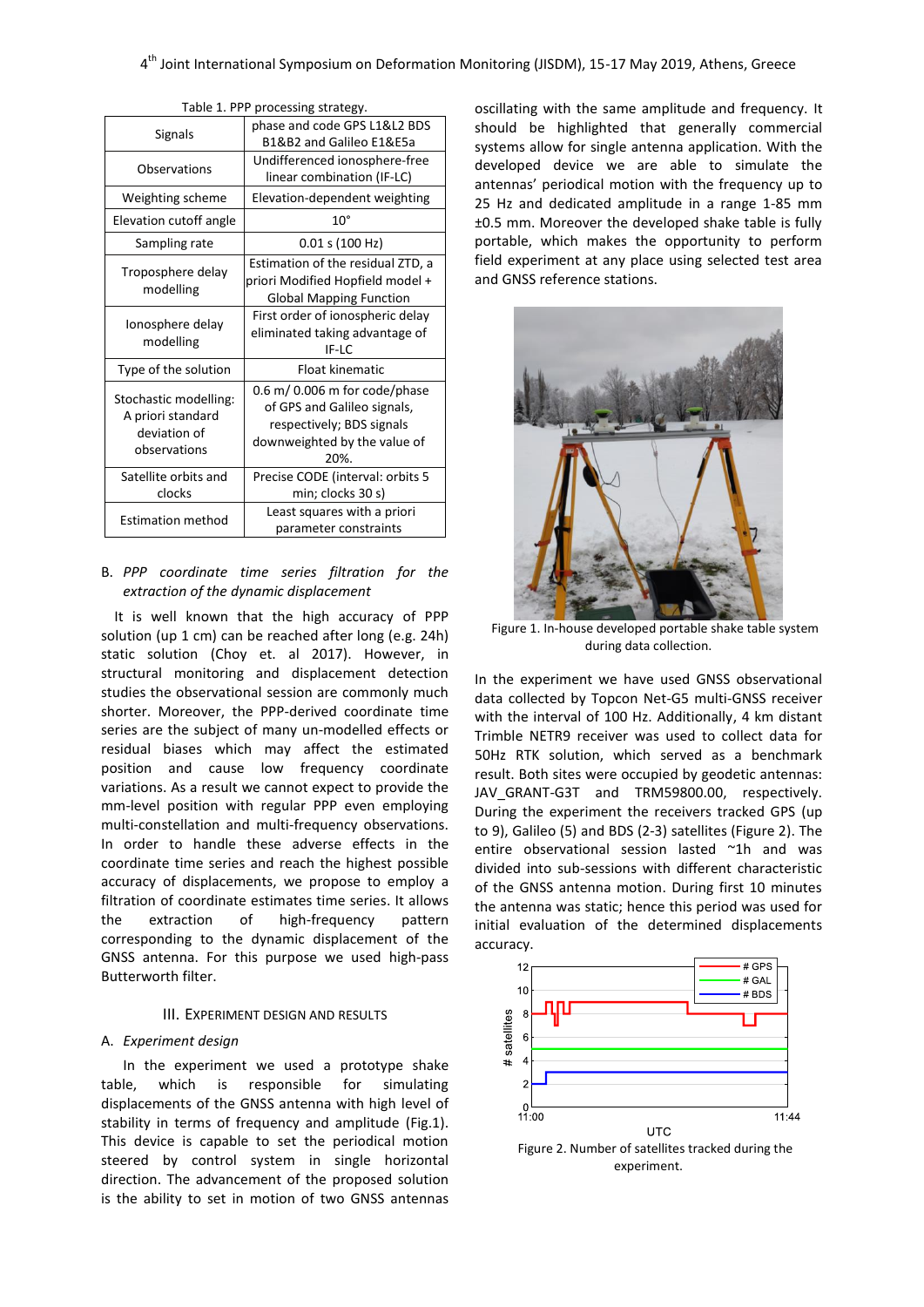## B. *Evaluation of the accuracy of the high-rate PPP displacements determination*

In the first step we aim to evaluate the accuracy of the small scale coordinate displacements. For this purpose we use a coordinate time series of the period when the GNSS antenna was motionless (first 10 min of the session). Hence any deviation for the reference position can be considered as coordinate error. The coordinate time series were filtrated to retrieve only small scale high-rate coordinate changes (subcentimeter level).

In the right panel of Fig.3 are given the histograms of the coordinate residuals obtained with GPS+Galileo+BDS (G+E+C) PPP during static period. For the comparison purpose, the left panel presents the corresponding values derived from RTK short baseline solution. The standard deviation (*std*) of the coordinate residuals derived from multi-constellation PPP solution reached the level of 2.7-2.8 mm and 5.3 mm in the case of horizontal and height components, respectively. These statistics are slightly higher than the corresponding values obtained from RTK solution where *std* of N, E components were in the range of 1.8-1.9 mm and U at the level of 3.5 mm. The corresponding result obtained for PPP using only GPS system were very similar to multi-GNSS results (Table 2).



left panel, G+E+C PPP - right panel.

Table 2. Evaluation of the coordinate time series noise statistics of coordinate residuals.

|                   | $std_{N}$ [mm]<br>$std_F$ [mm] |     | $std_{U}$ [mm] |  |  |  |
|-------------------|--------------------------------|-----|----------------|--|--|--|
| $RTK$ $G + E + C$ | 1.9                            |     | 3.5            |  |  |  |
| PPP G             | 2.8                            |     | 5.3            |  |  |  |
| $PPP G + E + C$   | 2.7                            | 2.8 | 5.3            |  |  |  |

Hence, we can conclude that for such application, multi-GNSS signals do not importantly improve the precision of the solution, and the final noise of coordinate time series. As former studies showed multi-GNSS signals, however, contribute to time to fix and final accuracy of the position (Paziewski et al 2018b), which is however of lower importance in this case.

## C. *Experiment results and discussion*

The applicability of the modified PPP processing strategy for small-scale dynamic displacements determination was evaluated by the comparison to the benchmark RTK solution and to the true values of the amplitude and frequency of GNSS antenna motion simulated by the shake table system. In order to extract small scale high rate displacements we have employed the high-pass filtering of the coordinate time series. In this experiment we used high-pass Butterworth filter with cut-off period set to 1 s. This way we have handled the low-frequency effects in the PPP coordinate time series, which are mainly caused by residual GNSS positioning errors and not fully converged position.

The horizontal oscillations of the antenna were simulated with the frequency of 3.80 Hz and three different amplitudes equal to 9 mm, 6 mm and 1.5 mm, respectively. Each session with different characteristics of the motion lasted about 5 minutes.

Figure 4 and 5 present samples of the displacement time series derived from multi-GNSS PPP and multi-GNSS RTK solution. The values are given separately for E-W (Fig. 4) and N-S components (Fig. 5). RTK solution was obtained with 50 Hz (due to observation interval of reference station), whereas PPP with 100 Hz.



Figure 4. Displacement time series obtained with multi GNSS 50 Hz RTK and 100 Hz PPP. N-S coordinate component.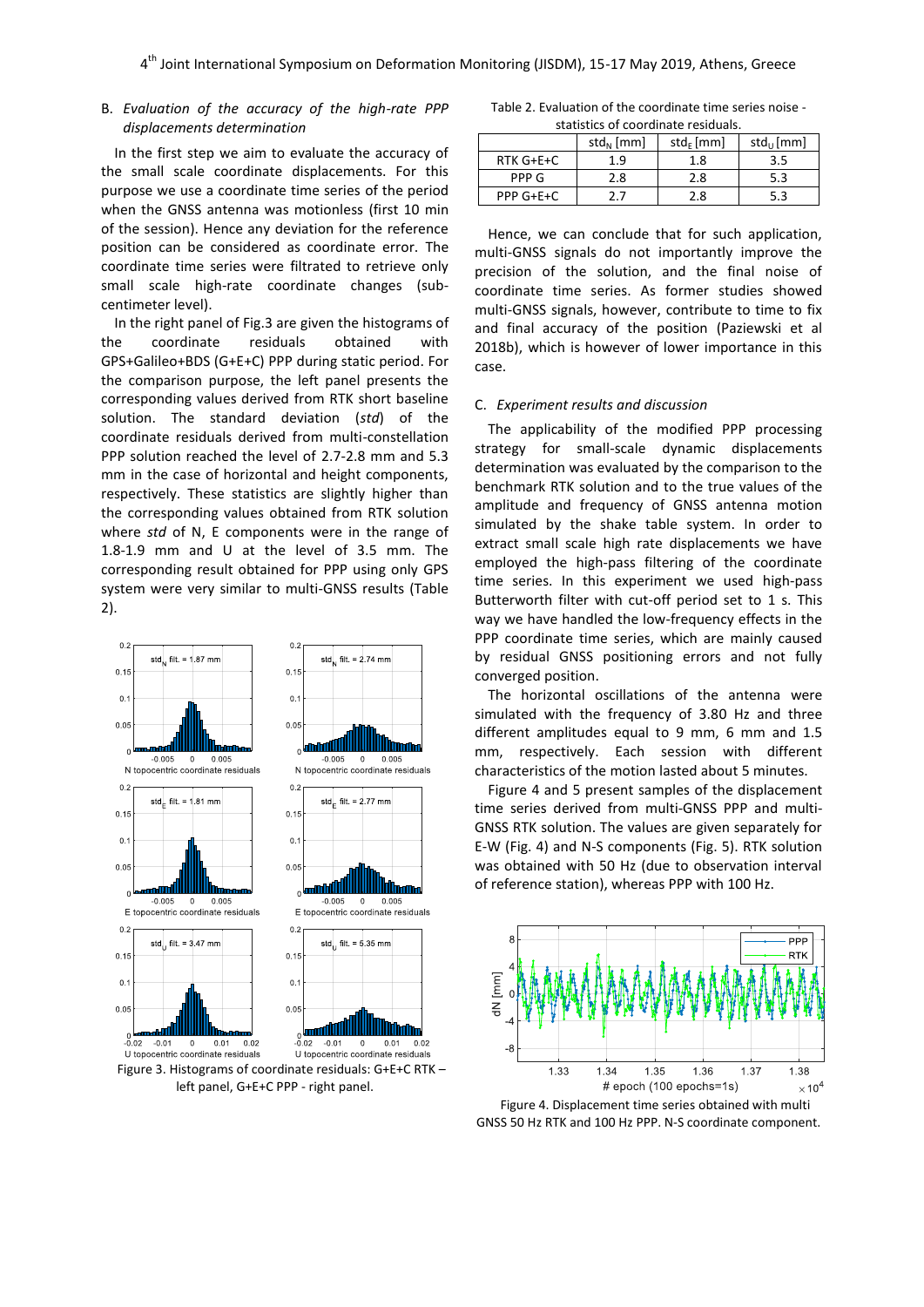

Tables 3, 4 and 5 provide the frequency responses obtained from Fourier Transformation (FT). In the all cases the FT gave in a result very close values of the motion frequency (3.774 - 3.778 Hz), which are consistent with the designed value of 3.80 Hz. The detected amplitudes of the motion derived from PPP coordinate time series analysis were also close to the values designed in the experiment. The differences between benchmark amplitude of the antenna motion and the mean amplitudes obtained from PPP were lower than 1 mm when simulating 9 mm and 6 mm amplitude motion (Table 3 and 4). Slightly higher discrepancies were obtained in the case of 1.5 amplitude motion (Table 5). In this case the mean amplitudes detected with PPP were in the range of 2.0 – 2.8 mm depending on the processing strategy – GPS or multi GNSS constellation PPP, respectively. We should however note that it is extremely difficult to detect such small displacements with absolute GNSS positioning methods, since we are below the level of observational noise. On the other hand, as it can be clearly seen from Figures 6-7 and Table 5 even in this case we were able to correctly detect the frequency of the motion.

Table 3. Frequency response extracted from N,E displacement time series when simulating antenna oscillation of 9 mm amplitude.

|                 | $F_{N}$ | F۴    | А    | Benchmark values |          |  |
|-----------------|---------|-------|------|------------------|----------|--|
|                 | [Hz]    | [Hz]  | [mm] | F[Hz]            | $A$ [mm] |  |
| RTK G+E+C       | 3.775   | 3.775 | 9.1  |                  |          |  |
| PPP G           | 3.778   | 3.778 | 10.0 | 3.80             | 9.0      |  |
| $PPP G + E + C$ | 3.778   | 3.778 | 10.0 |                  |          |  |

Table 4. Frequency response extracted from N,E displacement time series when simulating antenna oscillation of 6 mm amplitude.

|           | $F_{N}$ | $F_F$ | А    | Benchmark values |          |  |
|-----------|---------|-------|------|------------------|----------|--|
|           | [Hz]    | [Hz]  | [mm] | F[Hz]            | $A$ [mm] |  |
| RTK G+E+C | 3.777   | 3.777 | 7.6  |                  |          |  |
| PPP G     | 3.777   | 3.777 | 6.9  | 3.80             | 6.0      |  |
| PPP G+E+C | 3.777   | 3.777 | 6.9  |                  |          |  |

Table 5. Frequency response extracted from N,E displacement time series when simulating antenna oscillation of 1.5 mm amplitude.

|           | $F_{N}$ | $F_{\rm F}$ | А    | Benchmark values |          |  |  |
|-----------|---------|-------------|------|------------------|----------|--|--|
|           | [Hz]    | [Hz]        | [mm] | F[Hz]            | $A$ [mm] |  |  |
| RTK G+E+C | 3.773   | 3.773       | 3.1  |                  |          |  |  |
| PPP G     | 3.774   | 3.774       | 2.0  | 3.80             | 1.5      |  |  |
| PPP G+E+C | 3.774   | 3.774       | 2.8  |                  |          |  |  |



Figure 6. Frequency response at the N-S direction extracted from GPS-PPP displacement time series when simulating antenna oscillation of 1.5 mm amplitude and 3.80 Hz frequency.



Figure 7. Frequency response at the E-W direction extracted from GPS-PPP displacement time series when simulating antenna oscillation of 1.5 mm amplitude and 3.80 Hz frequency.

### IV. SUMMARY

In this paper we have presented the developed processing strategy based on kinematic PPP solution suited for high-rate small scale displacements detection. The method was validated with the field experiment taking advantage of in-house developed shake-table system simulating oscillations of the antenna with the frequency of 3.80 Hz and amplitudes of 9 mm, 6 mm, and 1.5 mm, respectively. The results justified high applicability of the method, since we were able to detect the frequency and amplitude of the simulated dynamic displacements with high level of accuracy. The differences between PPP-derived and true amplitude of the simulated displacements were in the range of 0.5-1.3 mm.

#### V. ACKNOWLEDGEMENTS

The work in this contribution was supported by the National Science Centre, Poland: project No. 2016/23/D/ST10/01546.